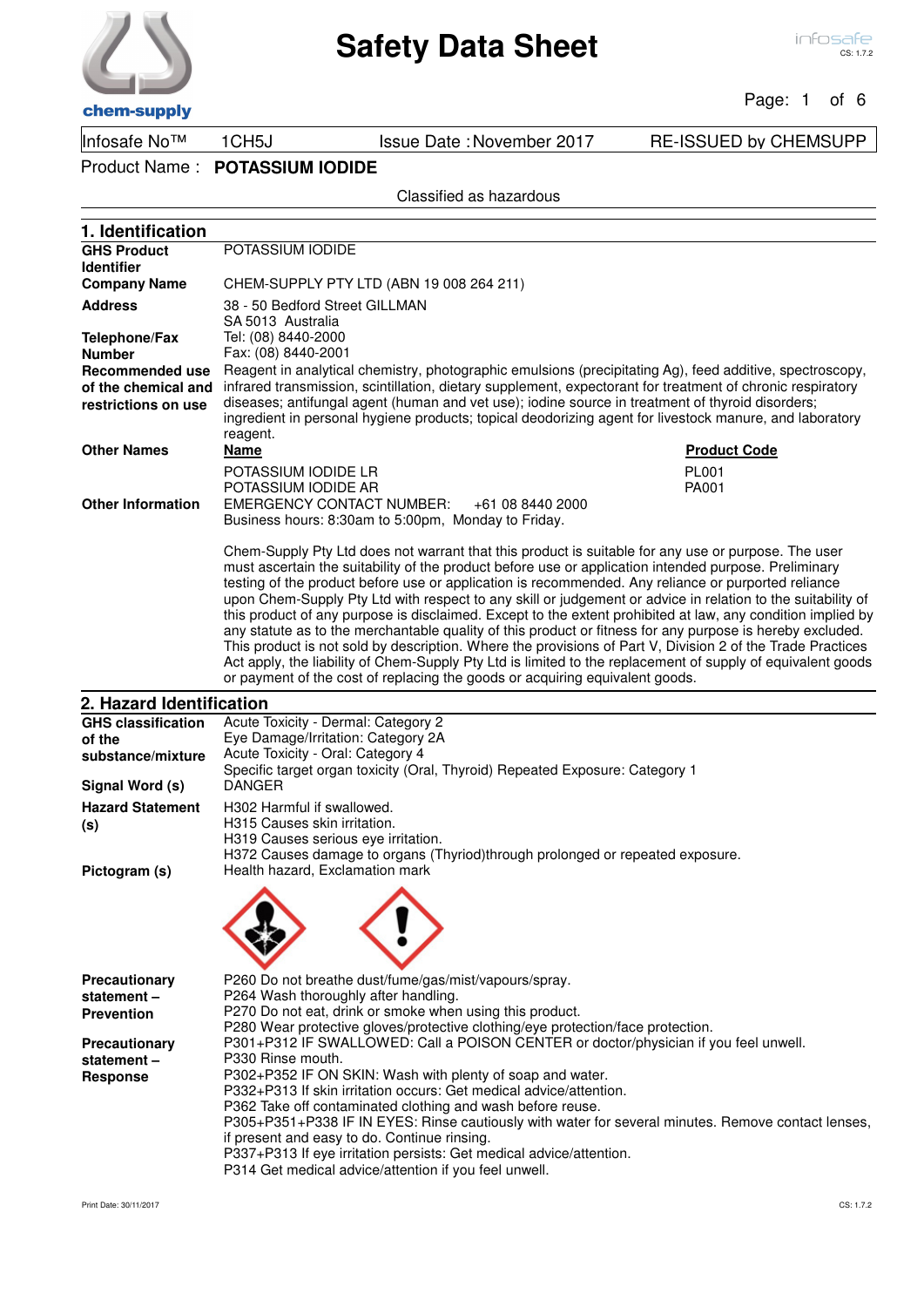**7. Handling and storage**

Classified as hazardous

Page: 2 of 6

## Product Name : **POTASSIUM IODIDE**

| <b>Precautionary</b> | P405 Store locked up. |
|----------------------|-----------------------|
| statement – Storage  |                       |

**Precautionary P501 Dispose of contents/container to an approved waste disposal plant.** 

| statement –     |  |
|-----------------|--|
| <b>Disposal</b> |  |

#### **3. Composition/information on ingredients Ingredients Name CAS Proportion Hazard Symbol Risk Phrase**

|                                                         | Potassium iodide                                                                                    | 7681-11-0 | 100 % |                                                                                                                                                                                                              |
|---------------------------------------------------------|-----------------------------------------------------------------------------------------------------|-----------|-------|--------------------------------------------------------------------------------------------------------------------------------------------------------------------------------------------------------------|
| 4. First-aid measures                                   |                                                                                                     |           |       |                                                                                                                                                                                                              |
| Inhalation                                              |                                                                                                     |           |       | Remove from exposure, rest and keep warm. If breathing has stopped, apply artificial respiration. If<br>breathing is difficult, give oxygen. Seek medical attention in severe cases, or if symptoms develop. |
| Ingestion                                               | DO NOT INDUCE VOMITING. Seek immediate medical advice.                                              |           |       | Rinse mouth thoroughly with water immediately, repeat until all traces of product have been removed.                                                                                                         |
| <b>Skin</b>                                             | and wash before reuse. If symptoms develop seek medical attention.                                  |           |       | Wash affected area thoroughly with copious amounts of running water. Remove contaminated clothing                                                                                                            |
| Eye contact                                             | medical attention.                                                                                  |           |       | If contact with the eye(s) occurs, wash with copious amounts of water for approximately 15 minutes<br>holding eyelid(s) open. Take care not to rinse contaminated water into the non-affected eye. Seek      |
| <b>First Aid Facilities</b>                             | Maintain eyewash fountain and drench facilities in work area.                                       |           |       |                                                                                                                                                                                                              |
| <b>Advice to Doctor</b>                                 | Treat symptomatically based on judgement of doctor and individual reactions of the patient.         |           |       |                                                                                                                                                                                                              |
| <b>Other Information</b>                                | 766) or a doctor.                                                                                   |           |       | For advice, contact a Poisons Information Centre (Phone eg Australia 13 1126; New Zealand 0800 764                                                                                                           |
| 5. Fire-fighting measures                               |                                                                                                     |           |       |                                                                                                                                                                                                              |
| <b>Hazards from</b><br><b>Combustion</b>                | iodine, toxic iodine vapours and iodate.                                                            |           |       | Toxic fumes including hydrogen iodide (HI), oxides of potassium and iodine, possibly also free, or ionic                                                                                                     |
| <b>Products</b>                                         |                                                                                                     |           |       |                                                                                                                                                                                                              |
| <b>Specific Methods</b>                                 | extinguishing media.                                                                                |           |       | Use extinguishing media most appropriate for the surrounding fire. No limitations to the type of                                                                                                             |
| <b>Specific hazards</b><br>arising from the<br>chemical | and/or corrosive fumes. Containers may explode when heated.                                         |           |       | Material does not burn. Runoff may pollute waterways. Fire or heat may produce irritating, poisonous                                                                                                         |
| <b>Precautions in</b><br>connection with Fire           | Wear SCBA and structural firefighter's uniform.                                                     |           |       |                                                                                                                                                                                                              |
| 6. Accidental release measures                          |                                                                                                     |           |       |                                                                                                                                                                                                              |
| Personal<br><b>Precautions</b>                          | enclosed rooms.                                                                                     |           |       | Avoid substance contact. Avoid generation of dusts: do not inhale dusts. Ensure supply of fresh air in                                                                                                       |
|                                                         | <b>Personal Protection</b> Wear protective clothing specified for normal operations (see Section 8) |           |       |                                                                                                                                                                                                              |
|                                                         |                                                                                                     |           |       | Clean-up Methods - Sweep up (avoid generating dust) and using clean non-sparking tools transfer to a clean, suitable,                                                                                        |

#### clearly labelled container for disposal in accordance with local regulations. **Small Spillages**

#### Precautions for Safe Avoid ingestion and inhalation of dust. Avoid contact with eyes, skin and clothing. Minimize dust generation and accumulation. Keep containers closed when not in use. Ensure good ventilation at the workplace. Provide appropriate exhaust ventilation at places where dust is formed. Use with adequate ventilation. If you feel unwell, seek medical attention and show the label when possible. Wear suitable protective clothing and equipment. As with all chemicals, wash hands thoroughly after handling. Ensure a high level of personal hygiene is maintained when using this product. That is; always wash hands before eating, drinking, smoking or using the toilet. Protect from freezing and physical damage. Keep away from incompatibles such as oxidizing agents, reducing agents, metals, acids, moisture. **Handling** Store in labelled, corrosion- and light-resistant, tightly closed containers, in a cool, dry, well ventilated area and isolated from incompatible substances. Air, light, and moisture sensitive - accelerate decomposition. Protect against physical damage and exposure to air, light and humidity/water/moisture. Store away from reducing agents, acids. Iodine has a persistent and irritating odour and should not be stored near odour sensitive material. Prolonged storage is not recommended because of possible degradation problems, including yellowing of the potassium iodide product. Containers of this material may be hazardous when empty since they retain product residues (dust, solids); observe all warnings **Conditions for safe storage, including any incompatabilities**



Infosafe No™ 1CH5J Issue Date :November 2017 RE-ISSUED by CHEMSUPP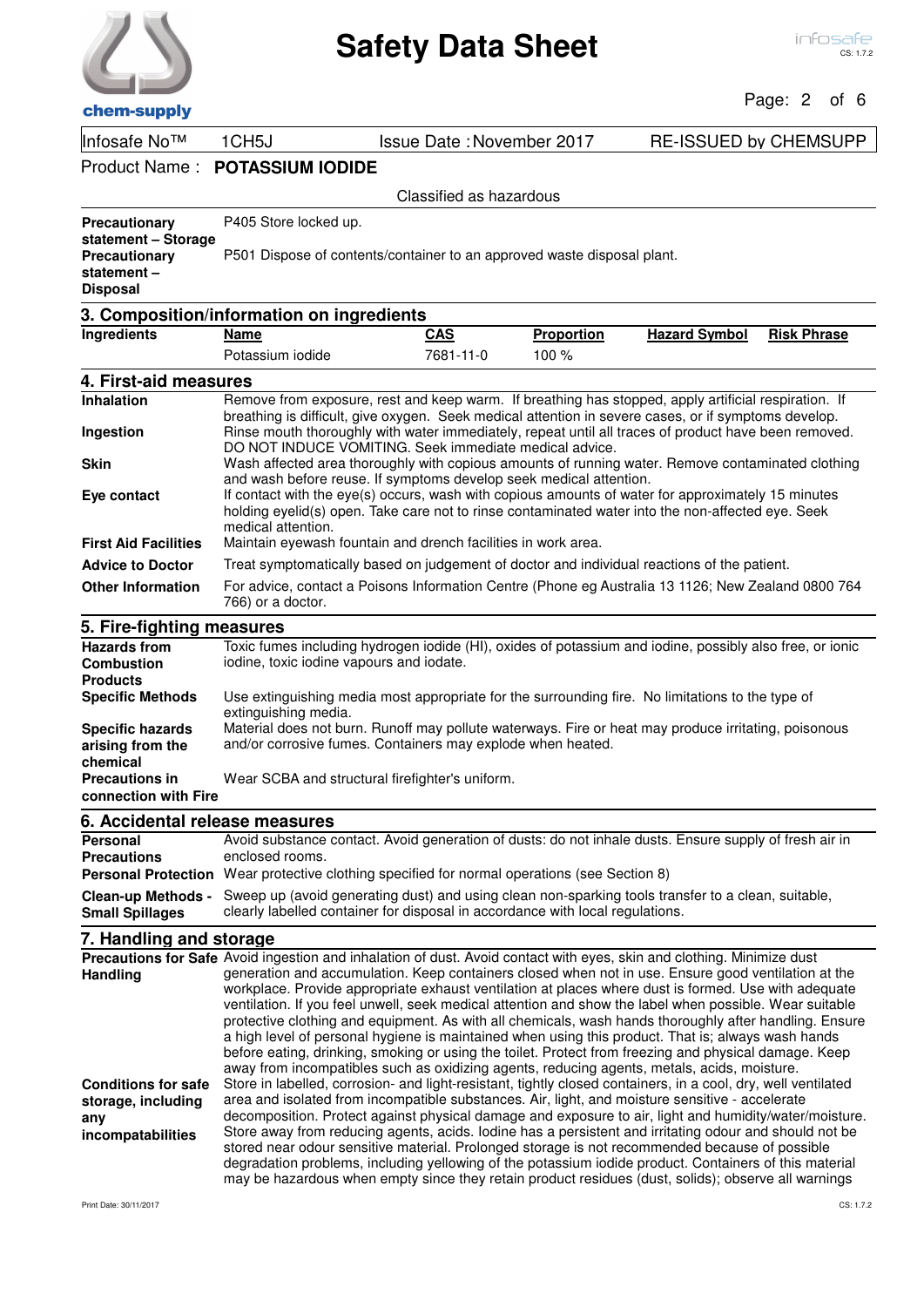| chem-supply |  |
|-------------|--|

### Page: 3 of 6

| VIIVIII JUMINI                           |                         |                                                                                                                                                                                                                                                                                                                                                                                                                                                                                                                                                                                           |                              |
|------------------------------------------|-------------------------|-------------------------------------------------------------------------------------------------------------------------------------------------------------------------------------------------------------------------------------------------------------------------------------------------------------------------------------------------------------------------------------------------------------------------------------------------------------------------------------------------------------------------------------------------------------------------------------------|------------------------------|
| Infosafe No™                             | 1CH <sub>5</sub> J      | <b>Issue Date: November 2017</b>                                                                                                                                                                                                                                                                                                                                                                                                                                                                                                                                                          | <b>RE-ISSUED by CHEMSUPP</b> |
| Product Name:                            | <b>POTASSIUM IODIDE</b> |                                                                                                                                                                                                                                                                                                                                                                                                                                                                                                                                                                                           |                              |
|                                          |                         | Classified as hazardous                                                                                                                                                                                                                                                                                                                                                                                                                                                                                                                                                                   |                              |
|                                          |                         | and precautions listed for the product.                                                                                                                                                                                                                                                                                                                                                                                                                                                                                                                                                   |                              |
| <b>Corrosiveness</b>                     |                         | Corrosive in presence of steel, of aluminium, of zinc. Corrosive in all concentrations to most metals,<br>except stainless steel, titanium, and tantalum. Incompatible with water, producing a corrosive.                                                                                                                                                                                                                                                                                                                                                                                 |                              |
|                                          |                         | Non-corrosive in presence of glass, of copper, of stainless steel(304), of stainless steel(316).                                                                                                                                                                                                                                                                                                                                                                                                                                                                                          |                              |
| <b>Storage</b>                           |                         | Store below 40 °C, preferably between 15 and 25 °C, unless otherwise specified by manufacturer.                                                                                                                                                                                                                                                                                                                                                                                                                                                                                           |                              |
| <b>Temperatures</b>                      |                         |                                                                                                                                                                                                                                                                                                                                                                                                                                                                                                                                                                                           |                              |
| <b>Additional</b>                        |                         | lodides should only be heated in a fume cupboard if iodine vapours are being produced.                                                                                                                                                                                                                                                                                                                                                                                                                                                                                                    |                              |
| information on<br>precautions for use    |                         |                                                                                                                                                                                                                                                                                                                                                                                                                                                                                                                                                                                           |                              |
|                                          |                         |                                                                                                                                                                                                                                                                                                                                                                                                                                                                                                                                                                                           |                              |
| 8. Exposure controls/personal protection |                         |                                                                                                                                                                                                                                                                                                                                                                                                                                                                                                                                                                                           |                              |
| <b>Other Exposure</b>                    |                         | A time weighted average (TWA) concentration for an 8 hour day, and 5 day week has not been                                                                                                                                                                                                                                                                                                                                                                                                                                                                                                |                              |
| <b>Information</b>                       |                         | established by Safe Work Australia for this product. There is a blanket limit of 10 mg/m <sup>3</sup> for dusts when                                                                                                                                                                                                                                                                                                                                                                                                                                                                      |                              |
|                                          |                         | limits have not otherwise been established.                                                                                                                                                                                                                                                                                                                                                                                                                                                                                                                                               |                              |
| Appropriate                              |                         | In industrial situations maintain the concentrations values below the TWA. This may be achieved by<br>engineering controls process modification, use of local exhaust ventilation, capturing substances at the source, or other                                                                                                                                                                                                                                                                                                                                                           |                              |
|                                          | methods.                |                                                                                                                                                                                                                                                                                                                                                                                                                                                                                                                                                                                           |                              |
| <b>Respiratory</b>                       |                         | Where ventilation is not adequate, respiratory protection may be required. Avoid breathing dust, vapours                                                                                                                                                                                                                                                                                                                                                                                                                                                                                  |                              |
| <b>Protection</b>                        |                         | or mists. Respiratory protection should comply with AS 1716 - Respiratory Protective Devices and be<br>selected in accordance with AS 1715 - Selection, Use and Maintenance of Respiratory Protective<br>Devices. Filter capacity and respirator type depends on exposure levels. In event of emergency or<br>planned entry into unknown concentrations a positive pressure, full-facepiece SCBA should be used. If<br>respiratory protection is required, institute a complete respiratory protection program including selection,<br>fit testing, training, maintenance and inspection. |                              |
| <b>Eye Protection</b>                    |                         | The use of a face shield, chemical goggles or safety glasses with side shield protection as appropriate.<br>Must comply with Australian Standards AS 1337 and be selected and used in accordance with AS 1336.                                                                                                                                                                                                                                                                                                                                                                            |                              |
| <b>Hand Protection</b>                   |                         | Hand protection should comply with AS 2161, Occupational protective gloves - Selection, use and<br>maintenance. Recommendation: Excellent: Vinyl, nitrile, neoprene gloves. Good: NR latex.                                                                                                                                                                                                                                                                                                                                                                                               |                              |
| <b>Personal Protective</b>               |                         | Final choice of personal protective equipment will depend on individual circumstances and/or according                                                                                                                                                                                                                                                                                                                                                                                                                                                                                    |                              |
| <b>Equipment</b>                         |                         | to risk assessments undertaken.                                                                                                                                                                                                                                                                                                                                                                                                                                                                                                                                                           |                              |
| <b>Body Protection</b>                   |                         | Clean clothing or protective clothing should be worn. Clothing for protection against chemicals should<br>comply with AS 3765 Clothing for Protection Against Hazardous Chemicals.                                                                                                                                                                                                                                                                                                                                                                                                        |                              |
| <b>Hygiene Measures</b>                  |                         | Always wash hands before smoking, eating or using the toilet. Wash contaminated clothing and other<br>protective equipment before storing or re-using.                                                                                                                                                                                                                                                                                                                                                                                                                                    |                              |
| 9. Physical and chemical properties      |                         |                                                                                                                                                                                                                                                                                                                                                                                                                                                                                                                                                                                           |                              |
| <b>Appearance</b>                        |                         | Colourless or white, cubical crystals, white to pale yellow, slightly deliquescent granules, or powder;<br>clear, colourless to slightly vellow liquid (aqueous solution becomes vellow in time due to ovidation, but a                                                                                                                                                                                                                                                                                                                                                                   |                              |

| Appearance                            | Colourless or white, cubical crystals, white to pale yellow, slightly deliquescent granules, or powder;<br>clear, colourless to slightly yellow liquid (aqueous solution becomes yellow in time due to oxidation, but a<br>small amount of alkali prevents it). |
|---------------------------------------|-----------------------------------------------------------------------------------------------------------------------------------------------------------------------------------------------------------------------------------------------------------------|
| <b>Odour</b>                          | Odourless.                                                                                                                                                                                                                                                      |
| <b>Melting Point</b>                  | 681 °C (solid); $\sim$ 0 °C (11-50%w/v).                                                                                                                                                                                                                        |
| <b>Boiling Point</b>                  | 1330 °C (solid); $\sim$ 100 °C (11-50%w/v).                                                                                                                                                                                                                     |
| <b>Solubility in Water</b>            | Very soluble, 128 g/100 ml (6 °C); 148 g/100 g water at 25 °C; 127.5 g sol in 0.5 mL boiling water; 30 g<br>KI with 21 mL water gives 30 mL of a saturated solution at 25 $^{\circ}$ C.                                                                         |
| <b>Solvents</b>                       | Solubility in Organic Soluble in glycerol, ether, ammonia and methanol; slightly soluble in ethanol; partially soluble in<br>acetone; readily dissolves elemental iodine (Potassium iodide solution).                                                           |
| <b>Specific Gravity</b>               | $3.13$ (solid); $\sim 1.07 - 1.36$ (11-50%w/v).                                                                                                                                                                                                                 |
| рH                                    | $\sim$ 6.9 at 50 g/l H2O (20 °C), aqueous solution is neutral or usually alkaline.                                                                                                                                                                              |
| <b>Vapour Pressure</b>                | 1.33 hPa (1 mm Hg) at 745 °C.                                                                                                                                                                                                                                   |
| <b>Volatile Component</b>             | 0 %vol @ 21 °C                                                                                                                                                                                                                                                  |
| <b>Flammability</b>                   | Non combustible material.                                                                                                                                                                                                                                       |
| <b>Explosion</b><br><b>Properties</b> | Potassium iodide solution and fluorine perchlorate will explode on contact.                                                                                                                                                                                     |
| <b>Molecular Weight</b>               | 166.00                                                                                                                                                                                                                                                          |
| <b>Other Information</b>              | Taste: Strong, bitter, saline taste.<br>Index of refraction: 1.677.                                                                                                                                                                                             |

## **10. Stability and reactivity**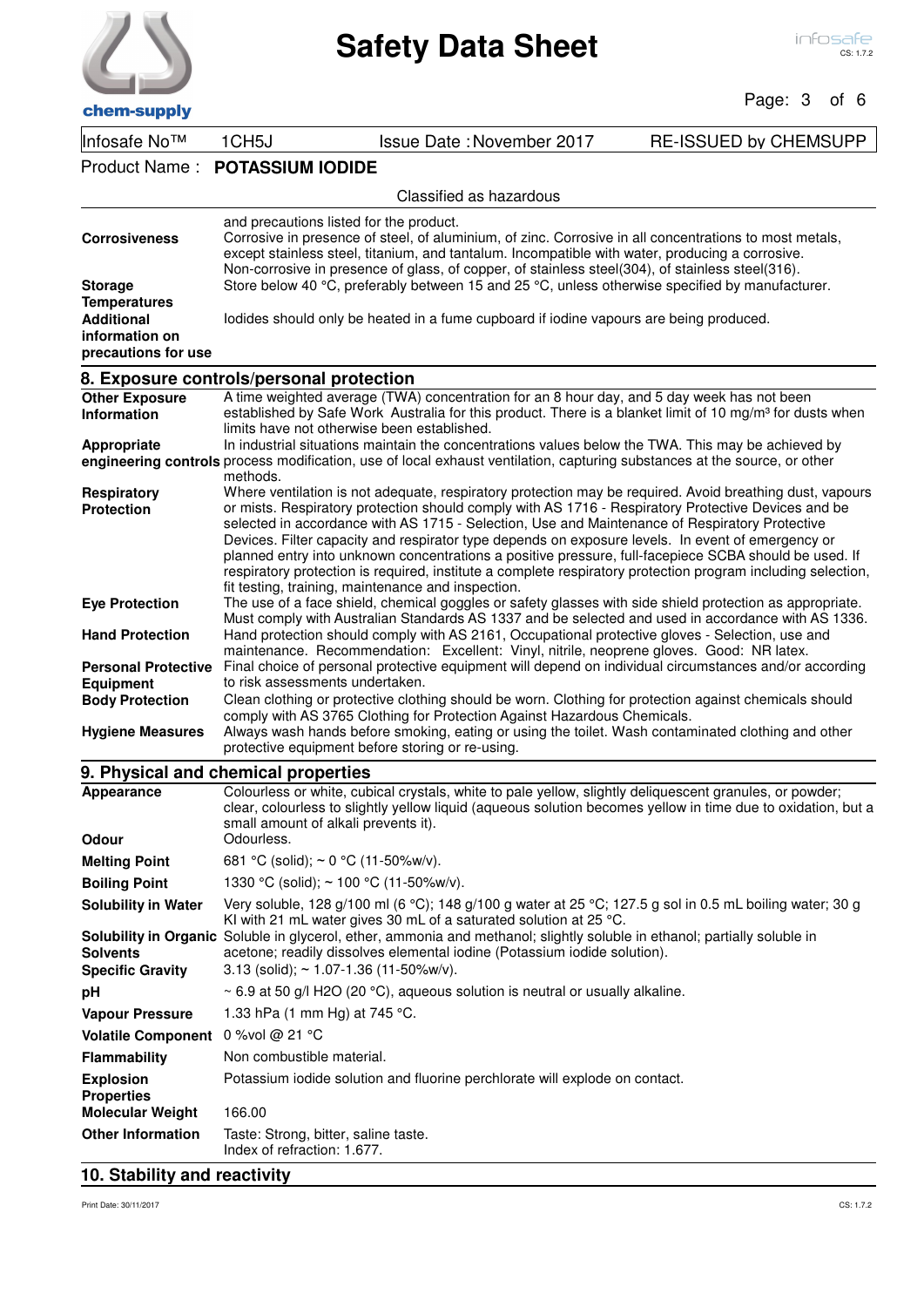

### Page: 4 of 6

| Infosafe No™                                                                                    | 1CH <sub>5</sub> J                       | <b>Issue Date: November 2017</b>                                                                                                                                                                                                                                                                                                                                                                                                                                                                                                                                                                                                                                                                                                                    | <b>RE-ISSUED by CHEMSUPP</b> |
|-------------------------------------------------------------------------------------------------|------------------------------------------|-----------------------------------------------------------------------------------------------------------------------------------------------------------------------------------------------------------------------------------------------------------------------------------------------------------------------------------------------------------------------------------------------------------------------------------------------------------------------------------------------------------------------------------------------------------------------------------------------------------------------------------------------------------------------------------------------------------------------------------------------------|------------------------------|
| Product Name:                                                                                   | <b>POTASSIUM IODIDE</b>                  |                                                                                                                                                                                                                                                                                                                                                                                                                                                                                                                                                                                                                                                                                                                                                     |                              |
|                                                                                                 |                                          | Classified as hazardous                                                                                                                                                                                                                                                                                                                                                                                                                                                                                                                                                                                                                                                                                                                             |                              |
| <b>Chemical Stability</b>                                                                       |                                          | Stable in dry air, under ordinary conditions of use and storage. Air sensitive. Moisture sensitive. Light<br>sensitive. On long exposure to air becomes yellow due to release of iodine.                                                                                                                                                                                                                                                                                                                                                                                                                                                                                                                                                            |                              |
| <b>Conditions to Avoid</b>                                                                      |                                          | Moisture, light, dust generation, prolonged exposure to air, and incompatible materials.                                                                                                                                                                                                                                                                                                                                                                                                                                                                                                                                                                                                                                                            |                              |
| Incompatible<br><b>Materials</b><br><b>Hazardous</b><br><b>Decomposition</b><br><b>Products</b> | iodine, toxic iodine vapours and iodate. | Ammonia, halogen-halogen compounds, fluorine, hydrogen peroxide, salts of alkaloids, chloral hydrate,<br>calomel (mercurous chloride), potassium chlorate, tartaric and other acids, diazonium salts, charcoal,<br>ozone, strong reducers, alkali metals, most metals (brass, aluminium/aluminium alloys, magnesium,<br>zinc, cadmium, copper, tin/tin oxides, nickel, steel (all types and surface treatments)), metal powders,<br>metallic salts, organic materials, light, oxidizing agents, water/moisture, bromine trifluoride, fluorine<br>perchlorate, diisopropyl peroxydicarbonate, perchloryl fluoride, chlorine trifluoride.<br>Toxic fumes including hydrogen iodide (HI), oxides of potassium and iodine, possibly also free, or ionic |                              |
| Possibility of<br><b>Hazardous</b><br><b>Polymerization</b>                                     | Will not occur.                          | A sample of fluorine perchlorate exploded on contact with a potassium iodide solution. Moisture and light<br>hazardous reactions accelerate decomposition. Air causes decomposition to iodine. Reacts violently with strong oxidizers,<br>bromotrifluorides, chlorotrifluorides, fluorine perchlorate, metallic salts. Attacks metals in moist<br>environments. Reactive with oxidizing agents, reducing agents, organic materials, acids.                                                                                                                                                                                                                                                                                                          |                              |

### **11. Toxicological Information**

| Ingestion<br>Inhalation          | Ingestion may result in a metallic taste, increased salivary and bronchial secretions, gastrointestinal tract<br>irritation with nausea, vomiting, diarrhoea, abdominal pain, parotitis and/or convulsions. Acute poisoning<br>by potassium salts is likely to give rise to irritation of the throat, general stomach upset and vomiting<br>which may lead to weakness, agitation and confusion, hypotension, paralysis and possible circulatory<br>disturbances including cardiac arrhythmias, heart block and cardiac arrest. May affect behaviour<br>(somnolence, muscle weakness), respiration (dyspnoea). Acute hypersensitivity reactions including<br>angioedema, urticaria, Stevens Johnson syndrome, systemic vasculitis, serum-sickness-like reactions<br>such as fever, arthralgia, lymph node enlargement, and eosinophilia may appear. Thrombotic<br>thrombocytopenic purpura, and fatal periarteritis nodosa attributed to hypersensitivity to iodide has been<br>described. Iodides have been known to cause drug-induced fevers, which are usually of short duration.<br>Inhalation of product dusts may cause irritation of the mucous membranes of the nose, throat and |
|----------------------------------|-------------------------------------------------------------------------------------------------------------------------------------------------------------------------------------------------------------------------------------------------------------------------------------------------------------------------------------------------------------------------------------------------------------------------------------------------------------------------------------------------------------------------------------------------------------------------------------------------------------------------------------------------------------------------------------------------------------------------------------------------------------------------------------------------------------------------------------------------------------------------------------------------------------------------------------------------------------------------------------------------------------------------------------------------------------------------------------------------------------------------------------------------------------------------------------------|
| <b>Skin</b><br>Eye               | respiratory system. Symptoms may include coughing and shortness of breath. May cause respiratory<br>sensitization. May cause pulmonary oedema and inflammation of the tonsils.<br>May cause irritation to skin and mucous membranes with redness, pain, and itching. May be harmful if<br>absorbed through the skin. May cause allergic sensitization in certain individuals.<br>May cause irritation, redness, pain, itching and tearing.                                                                                                                                                                                                                                                                                                                                                                                                                                                                                                                                                                                                                                                                                                                                                |
| Carcinogenicity                  | Not listed in the IARC Monographs.                                                                                                                                                                                                                                                                                                                                                                                                                                                                                                                                                                                                                                                                                                                                                                                                                                                                                                                                                                                                                                                                                                                                                        |
| Reproductive<br><b>Toxicity</b>  | Suspected Developmental Toxicant (Jankovic, J. A Screening Method for Occupational Reproductive<br>Health Risk. American Industrial Hygiene Association Journal. 57: 641-649. 1996.)<br>Potassium lodide has been investigated as reproductive effector. Reproductive effects have been<br>observed on tests with laboratory animals. Reproductive effects have been observed on tests with<br>humans. Possible risk of harm to the unborn child. Iodides are readily diffused across the placenta.<br>Potassium iodide is distributed into human breast milk. Exposure to excessive amounts of iodine during<br>pregnancy is capable of producing foetal hypothyroidism. Cretinism and goiter have been reported in<br>children born to mothers chronically taking iodides during pregnancy. Neonatal deaths from respiratory<br>distress secondary to goiter have been reported. Potassium iodide has been shown to produce<br>foetotoxicity in newborns.<br>Reproductive effects, TDLo (woman) 2700 mg/kg (1 - 39 w preg): Specific developmental abnormality<br>(endocrine system).                                                                                                   |
| <b>STOT-repeated</b><br>exposure | Specific target organ toxicity (Oral, Thyroid) Repeated Exposure: Category 1                                                                                                                                                                                                                                                                                                                                                                                                                                                                                                                                                                                                                                                                                                                                                                                                                                                                                                                                                                                                                                                                                                              |
| <b>Chronic Effects</b>           | Chronic ingestion of iodides may produce 'iodism,' which may be manifested by salivation, skin rash or<br>eruptions, running nose, sneezing, conjunctivitis, fever, headache, irritation of mucous membranes,<br>laryngitis, bronchitis, stomatits and parotitis. In severe cases, the skin may show pimples, boils, redness,<br>hives, blisters and black and blue spots, and various cutaneous manifestations, including erythema<br>nodosum, polymorphic eruptions, urticaria, vasculitis, and petechia, and weakness, anaemia, weight<br>loss and general depression may also occur. These symptoms affect certain individuals who are highly<br>sensitive to iodides and they may occur after exposure to minute amounts of iodine or iodides. Chronic<br>ingestion may also affect metabolism (anorexia), and thyroid gland (hypothyroidism, goiter and rarely<br>hyperthyroidism). Furthermore, chronic ingestion of iodides (in animals) during pregnancy has resulted                                                                                                                                                                                                            |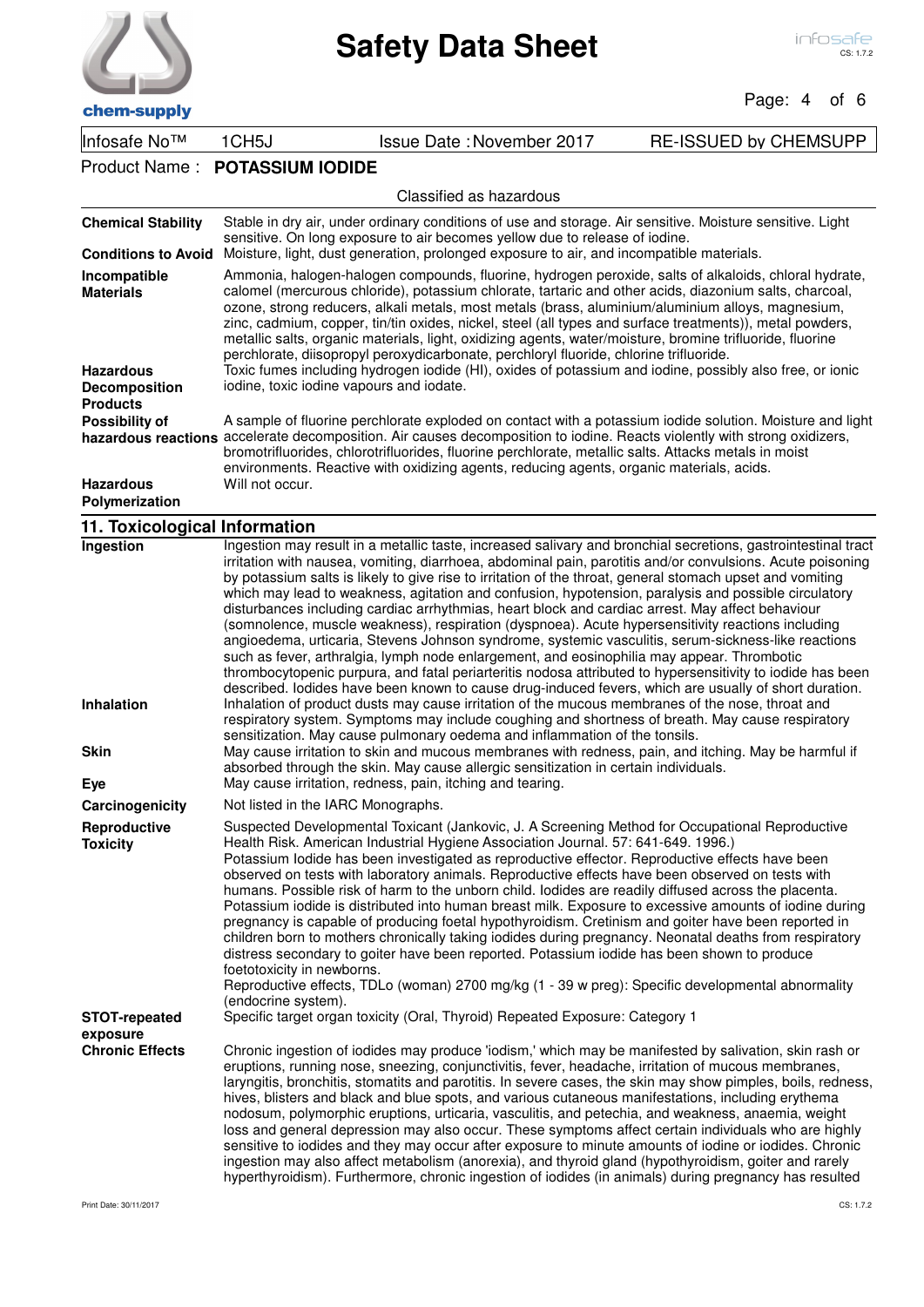

#### $P<sub>2</sub>Q<sub>2</sub>$ : 5  $\mathbf{f}$  6

| chem-supply                                                     |                                                                                                                                                                                                                                                                                                                                                                                                                                                                                                                                                                                                                                                                                                                                                                                           | Page: 5<br>οτ σ              |
|-----------------------------------------------------------------|-------------------------------------------------------------------------------------------------------------------------------------------------------------------------------------------------------------------------------------------------------------------------------------------------------------------------------------------------------------------------------------------------------------------------------------------------------------------------------------------------------------------------------------------------------------------------------------------------------------------------------------------------------------------------------------------------------------------------------------------------------------------------------------------|------------------------------|
| Infosafe No™                                                    | <b>Issue Date: November 2017</b><br>1CH <sub>5</sub> J                                                                                                                                                                                                                                                                                                                                                                                                                                                                                                                                                                                                                                                                                                                                    | <b>RE-ISSUED by CHEMSUPP</b> |
| Product Name:                                                   | <b>POTASSIUM IODIDE</b>                                                                                                                                                                                                                                                                                                                                                                                                                                                                                                                                                                                                                                                                                                                                                                   |                              |
|                                                                 | Classified as hazardous                                                                                                                                                                                                                                                                                                                                                                                                                                                                                                                                                                                                                                                                                                                                                                   |                              |
| <b>Mutagenicity</b>                                             | in foetal deaths, severe goiter and cretinoid appearance of the newborn.<br>Bacterial mutagenicity: Salmonella typhimurium: negative, Escherichia coli: negative.<br>Mutagenic for mammalian somatic cells.<br>Mutagenic effects have occurred in experimental animals.                                                                                                                                                                                                                                                                                                                                                                                                                                                                                                                   |                              |
| 12. Ecological information                                      |                                                                                                                                                                                                                                                                                                                                                                                                                                                                                                                                                                                                                                                                                                                                                                                           |                              |
| Ecological<br><b>Information</b>                                | No ecological problems are to be expected when the product is handled and used with due care and<br>attention.                                                                                                                                                                                                                                                                                                                                                                                                                                                                                                                                                                                                                                                                            |                              |
| Persistence and                                                 | Methods for the determination of biodegradability are not applicable to inorganic substances.                                                                                                                                                                                                                                                                                                                                                                                                                                                                                                                                                                                                                                                                                             |                              |
| degradability                                                   | While data specific to potassium iodide were not located, the literature suggests that some<br>pharmaceutically active compounds originating from human and veterinary therapy are not eliminated<br>completely in municipal sewage treatment plants and are therefore discharged into receiving waters.<br>Wastewater treatment processes often were not designed to remove them from the effluent. Selected<br>organic waste compounds may be degrading to new and more persistent compounds that may be<br>released instead of or in addition to the parent compound. Studies have indicated that several polar<br>pharmaceutically active compounds can leach through subsoils into aquifers.                                                                                         |                              |
|                                                                 | Acute Toxicity - Fish Onchorhynchus mykiss LC50: 2190 mg/l /96 h.                                                                                                                                                                                                                                                                                                                                                                                                                                                                                                                                                                                                                                                                                                                         |                              |
| 13. Disposal considerations                                     |                                                                                                                                                                                                                                                                                                                                                                                                                                                                                                                                                                                                                                                                                                                                                                                           |                              |
| <b>Disposal</b><br><b>Considerations</b>                        | Whatever cannot be saved for recovery or recycling should be disposed of according to relevant local,<br>state and federal government regulations.                                                                                                                                                                                                                                                                                                                                                                                                                                                                                                                                                                                                                                        |                              |
| 14. Transport information                                       |                                                                                                                                                                                                                                                                                                                                                                                                                                                                                                                                                                                                                                                                                                                                                                                           |                              |
| <b>Transport</b><br><b>Information</b>                          | Not classified as a Dangerous Good according to the Australian Code for the Transport of Dangerous<br>Goods by Road and Rail.                                                                                                                                                                                                                                                                                                                                                                                                                                                                                                                                                                                                                                                             |                              |
| 15. Regulatory information                                      |                                                                                                                                                                                                                                                                                                                                                                                                                                                                                                                                                                                                                                                                                                                                                                                           |                              |
| Regulatory<br><b>Information</b>                                | Listed in the Australian Inventory of Chemical Substances (AICS).                                                                                                                                                                                                                                                                                                                                                                                                                                                                                                                                                                                                                                                                                                                         |                              |
| <b>Poisons Schedule</b>                                         |                                                                                                                                                                                                                                                                                                                                                                                                                                                                                                                                                                                                                                                                                                                                                                                           |                              |
|                                                                 | Not Scheduled                                                                                                                                                                                                                                                                                                                                                                                                                                                                                                                                                                                                                                                                                                                                                                             |                              |
| 16. Other Information                                           |                                                                                                                                                                                                                                                                                                                                                                                                                                                                                                                                                                                                                                                                                                                                                                                           |                              |
| Literature                                                      | 'Standard for the Uniform Scheduling of Medicines and Poisons No. 15', Commonwealth of Australia,                                                                                                                                                                                                                                                                                                                                                                                                                                                                                                                                                                                                                                                                                         |                              |
| <b>References</b>                                               | November 2016.                                                                                                                                                                                                                                                                                                                                                                                                                                                                                                                                                                                                                                                                                                                                                                            |                              |
|                                                                 | Lewis, Richard J. Sr. 'Hawley's Condensed Chemical Dictionary 13th. Ed.', Rev., John Wiley and Sons,<br>Inc., NY, 1997.                                                                                                                                                                                                                                                                                                                                                                                                                                                                                                                                                                                                                                                                   |                              |
|                                                                 | National Road Transport Commission, 'Australian Code for the Transport of Dangerous Goods by Road<br>and Rail 7th. Ed.', 2007.                                                                                                                                                                                                                                                                                                                                                                                                                                                                                                                                                                                                                                                            |                              |
|                                                                 | Safe Work Australia, 'National Code of Practice fot the Preparation of Safety Data Sheets for Hazardous                                                                                                                                                                                                                                                                                                                                                                                                                                                                                                                                                                                                                                                                                   |                              |
|                                                                 | Chemicals', 2011.<br>Standards Australia, 'SAA/SNZ HB 76:2010 Dangerous Goods - Initial Emergency Response Guide',                                                                                                                                                                                                                                                                                                                                                                                                                                                                                                                                                                                                                                                                        |                              |
|                                                                 | Standards Australia/Standards New Zealand, 2010.<br>Safe Work Australia, 'Approved Criteria for Classifying Hazardous Substances [NOHSC:1008 (2004)]'.<br>Safe Work Australia, 'Hazardous Substances Information System, 2005'.<br>Safe Work Australia, 'National Code of Practice for the Labelling of Safe Work Hazardous Substances<br>$(2011)'$ .                                                                                                                                                                                                                                                                                                                                                                                                                                     |                              |
|                                                                 | Safe Work Australia, 'National Exposure Standards for Atmospheric Contaminants in the Occupational<br>Environment [NOHSC:1003(1995) 3rd Edition]'.                                                                                                                                                                                                                                                                                                                                                                                                                                                                                                                                                                                                                                        |                              |
| <b>Contact</b><br><b>Person/Point</b><br>Empirical Formula & KI | Paul McCarthy Ph. (08) 8440 2000 DISCLAIMER STATEMENT:<br>All information provided in this data sheet or by our technical representatives is compiled from the best<br>knowledge available to us. However, since data, safety standards and government regulations are<br>subject to change and the conditions of handling and use, or misuse, are beyond our control, we make<br>no warranty either expressed or implied, with respect to the completeness or accuracy to the information<br>contained herein. Chem-Supply accepts no responsibility whatsoever for its accuracy or for any results<br>that may be obtained by customers from using the data and disclaims all liability for reliance on<br>information provided in this data sheet or by our technical representatives. |                              |

...End Of MSDS...

© Copyright ACOHS Pty Ltd